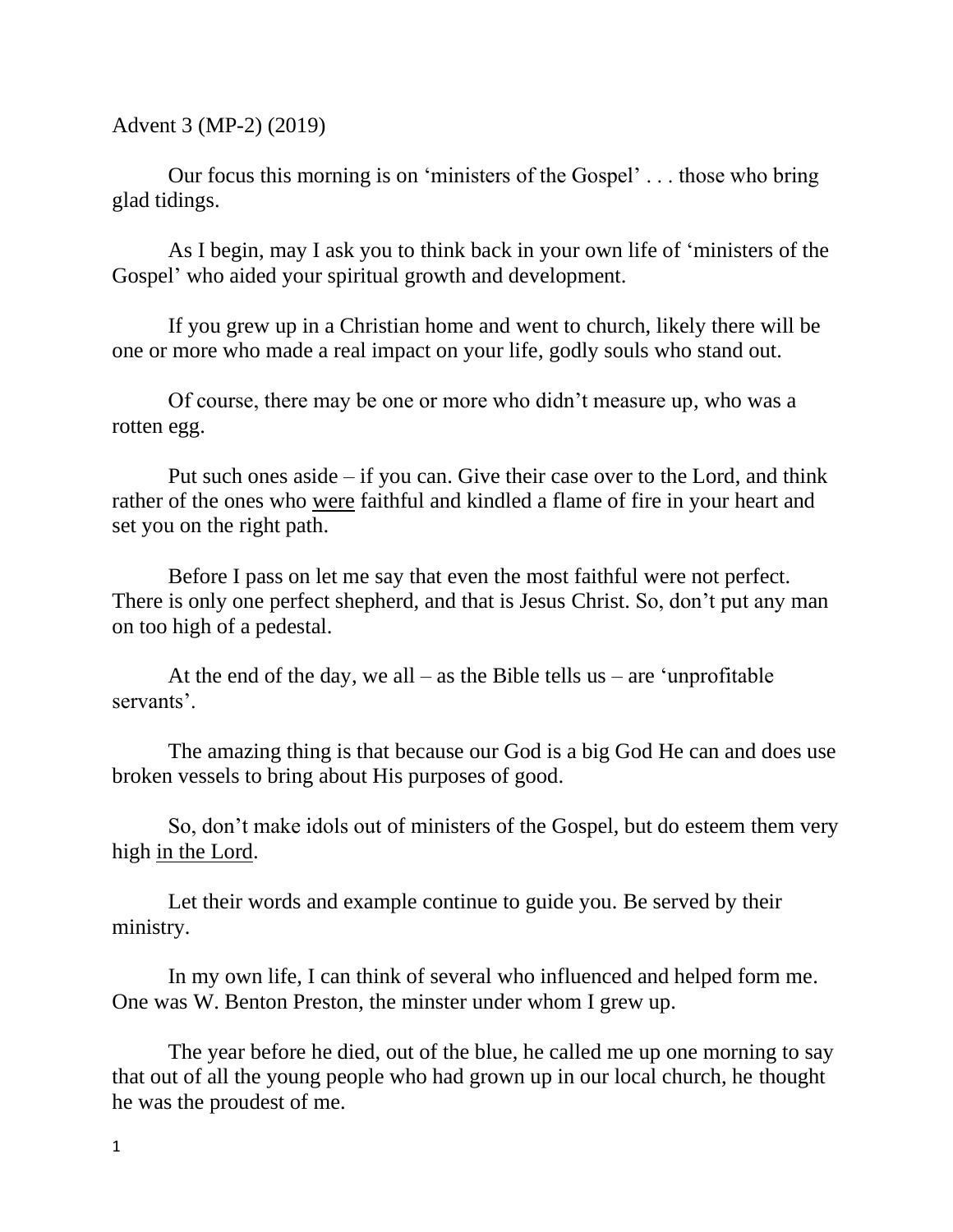Needless to say, I was both flattered and humbled by his words.

Forty years had passed since I had sat under his ministry, yet there he was still praying for me and encouraging me.

He has now gone to be with the Lord. Yet, he still speaks to me, and I give thanks for his life of faithful ministry.

Another is the Rev. Robert Lee Saul, rector of the church from which I was sent off to theological college.

On several occasions, he gently nudged me in the direction of seeking ordination. I don't think I even recognized it at the time, but in retrospect, I see what he was doing. I give thanks to him this morning.

We usually think of 'ministers of the Gospel' as being those who lived after Christ. Not so, though. There were those who lived before.

One such person was Isaiah, whose words we read for our Old Testament lesson this morning.

The book that bears this prophet's name has been called the *Fifth Gospel*. Why?

Well, because it contains 'good tidings'. "Good tidings', is, of course, the meaning of 'gospel'.

In Isaiah's case, he is a proto-type of a Minister of the Gospel of Jesus Christ. He brought goods news to the people of his day and beyond. He spoke of Christ and the blessings that He would bring.

In today's reading, he delivers his good news in almost cinematic fashion, flashing – as it were -- five pictures across a screen.

In case you did not pick up on these five pictures. Allow me highlight them for you.

The first is **a desert being transformed into a garden of flowers**.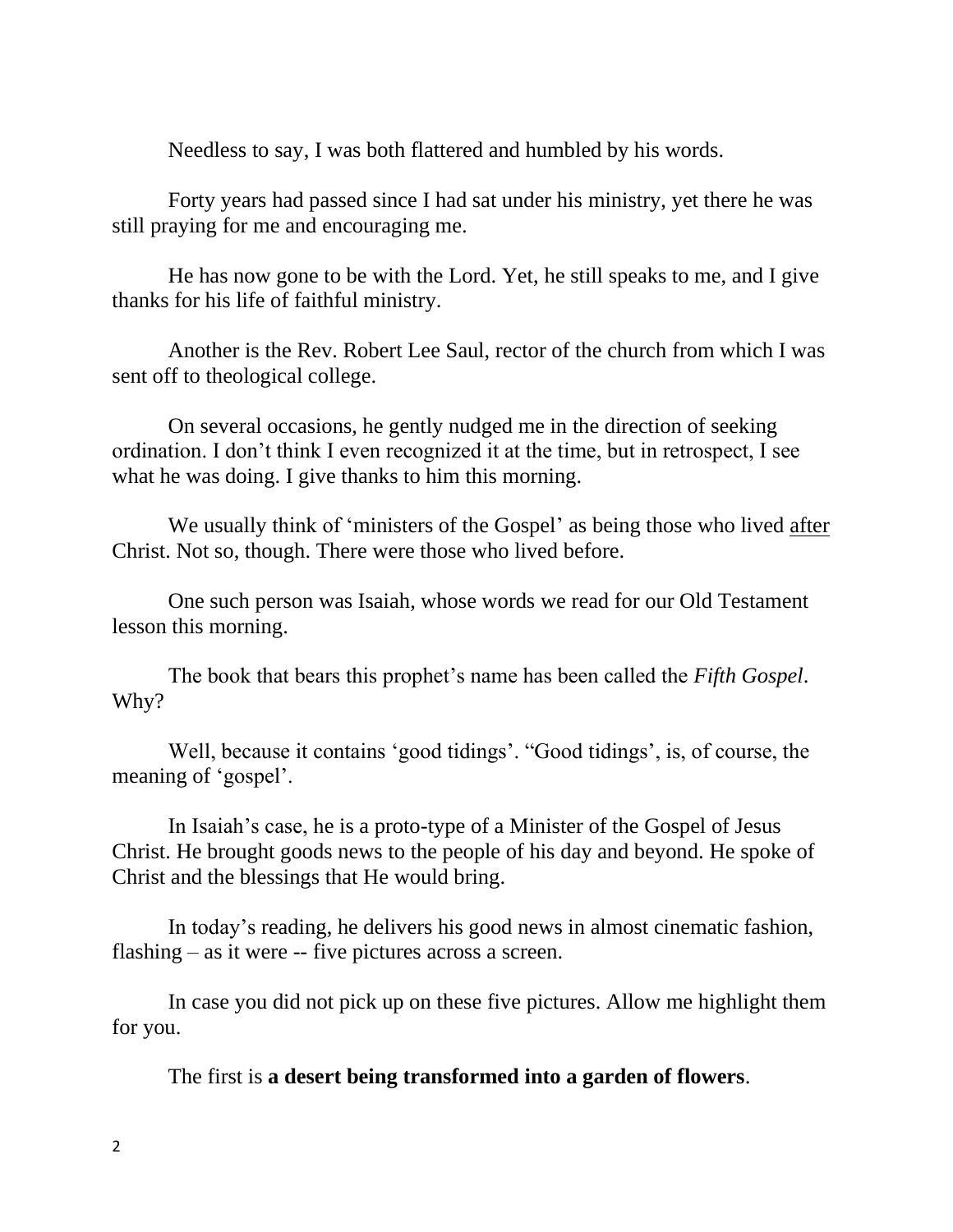## **"The desert shall rejoice, and blossom as the rose,"** he writes.

God's ancient people had spent a lot of time in and around arid regions.

Remember their trek from Egypt to the Promised Land during the days of Moses. Also remember that wilderness lay all around them in the Land of Promise. To the south, for example, was the region around the Dead Sea, a place of rocks and little else.

So, they knew a lot about parched ground, limited vegetation, barren land.

Isaiah's words were very evocative. He pictures a wilderness being transformed into a garden of flowers.

The second picture is of **a dispirited group of people, perhaps soldiers, being given an infusion of new courage and confidence**. To them comes the message:

**"Say to them that are of a fearful heart, "Be strong, fear not: behold, your God will come . . . and save you."**

They may be at their wits' end, but their God remained steady and on task.

Third picture: **handicapped people being given healed and transformed bodies**:

**"The eyes of the blind shall be opened, and the ears of the deaf shall be unstopped."**

What a wonderful picture that is! We all, I dare say, know people at this very moment who need transformed bodies. Perhaps we need them ourselves. The good news is new bodies are coming.

Fourth picture: **Another scene depicting the renewal the cosmos.**

In his first vision the prophet sees flowers blooming in the desert. Now, he sees streams breaking out of dry ground. No more thirst.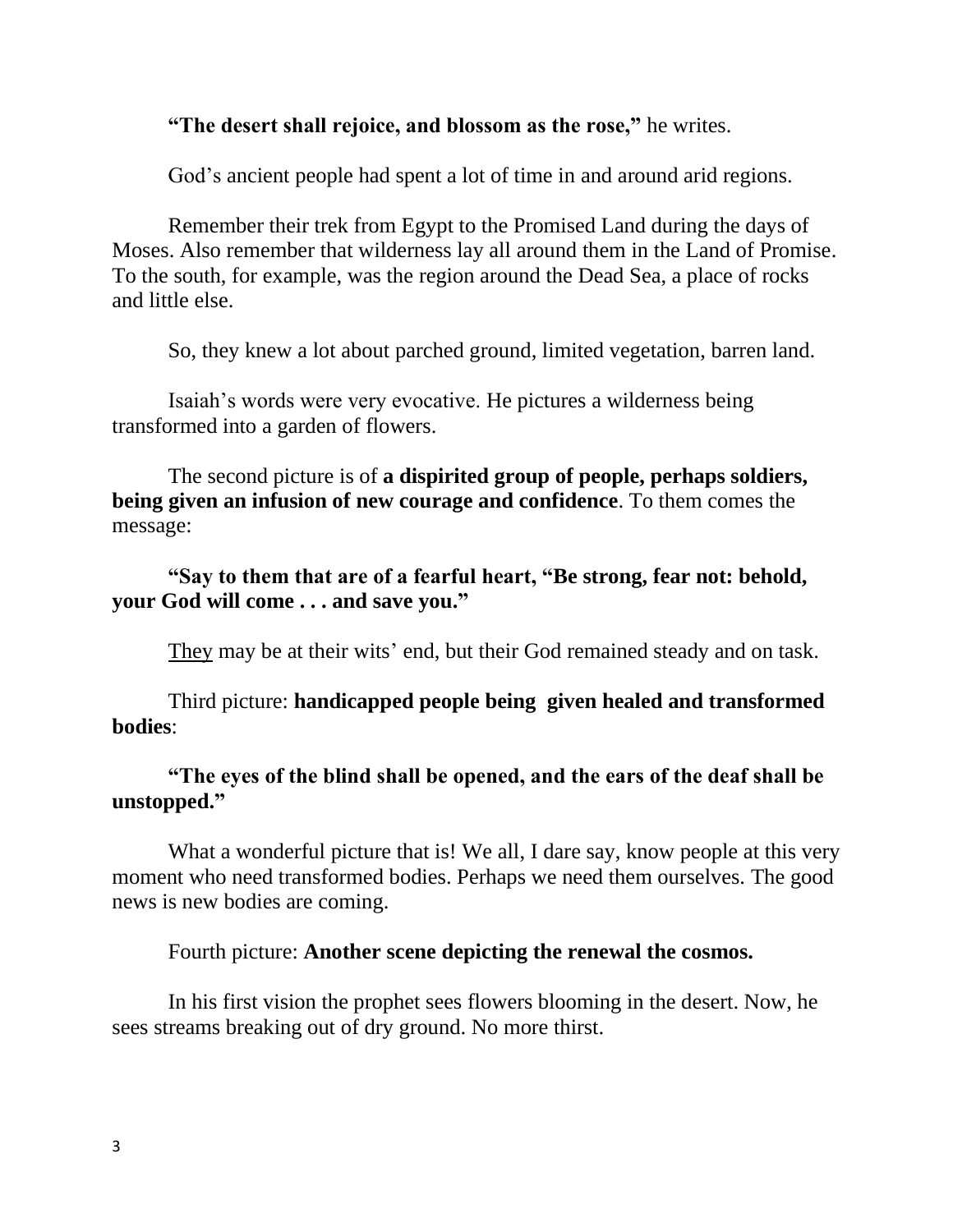Think of Jesus' words to the woman at the well in Samaria: I will give you living water. Those who drink of this water will never thirst again. Isaiah saw this day coming. Good news!

Fifth picture: a raised highway with no ravenous beasts along the way, one that allows God's people to go up to Zion and her Temple in safety and peace with songs of joy on their lips.

Put these five pictures together, and you have GOSPEL, good news.

But the question is: When will these images take concrete form?

In answering this question, let me begin by saying that prophecy in the Bible is like an onion in the sense it often has a number of layers.

In this case, the pictures Isaiah flashes on the screen point forward to the deliverance God would send to His exiled people off in Babylon. This deliverance would come over a century later.

God was going to raise up for them a highway so that they might go home.

But, there is a second layer of this onion of prophecy.

The pictures the prophet flashes on the screen also point forward to the coming of a new King out of David's line, the One whose birth we shall soon celebrate at Christmas.

When Jesus came, what did He do? He caused the lame to walk. He gave sight to the blind. He raised the dead. He wiped away tears from people's eyes. To the widow of Nain, He said: Weep not.

These were more than one-of great wonders or miracles. They were signs that God's kingdom – His right rule – had arrived on sin-plagued Planet earth. God was doing something new. The deserts were beginning to blossom.

But there is still a third and final layer of this onion. The pictures Isaiah flashes on that screen ultimately point forward to the time when Jesus will come again.